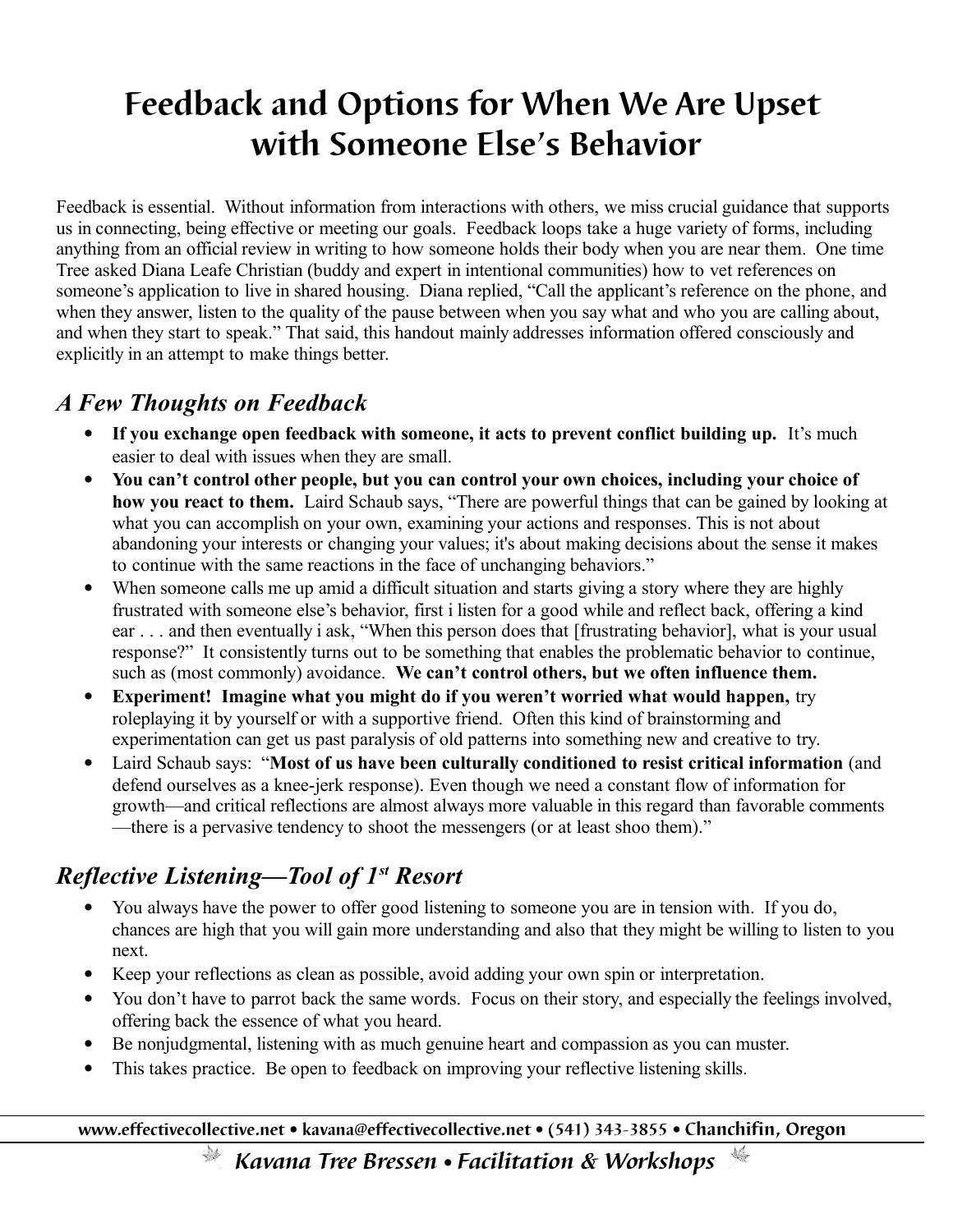## *Menu of Options*

There is no one right way to address or resolve an upset. You might:

- Walk, journal, dance it off, do your own private spiritual work to let it go.
- Do an "innerwork" exercise such as those listed on Tree's website—these are exercises for getting in touch with your own piece and empowerment, for example looking at what you have to learn from the other person, or imagining a conversation with them where the conflict is resolved.
- If you choose to vent to a friend, be careful not to draw that person into blaming the other. If you are listening to someone vent, don't fan the flames—be constructive and encourage them to take responsibility; invite options on how they are going to proceed with the other person.
- Approach someone on your own, being thoughtful about how to set up conditions where the other person will feel respected and safe.
- Request help and support from people who can help hold a fair and neutral space for conversation.
- What else?

## *Roles of Offerer & Receiver*

Exchanging feedback requires responsibility on the part of both the giver and the receiver. Here are some things to keep in mind in each role. What might you add to these lists?

*Offerer* 

- What is your relationship with this person? If the only time they ever hear from you is when you want them to do something differently, that does not lend itself to happiness. Be proactive in building as much positive connection as possible, so that if something hard does come up, the relationship has resilience to deal with it.
- Are you making assumptions about how this person is or why they do things a certain way? Be open to revising your opinions. Get curious about what's happening for them.
- Use discernment in timing your approach to help it go well.
- I-statements are recommended.
- Be specific about behaviors and actions, rather than complaining in general or about personality.
- If someone is able to acknowledge a negative pattern in their behavior, the next question you ask might be: "How can i be your ally in shifting that pattern?"

#### *Receiver*

- Acknowledge the other person's experience. Use reflective listening.
- Respond to the truth in what someone else says, rather than the part you disagree with.
- Take a deep breath if you need to, tell them you want to think it over before responding.
- Look for common ground.

**www.effectivecollective.net kavana@effectivecollective.net (541) 343-3855 Chanchifin, Oregon**